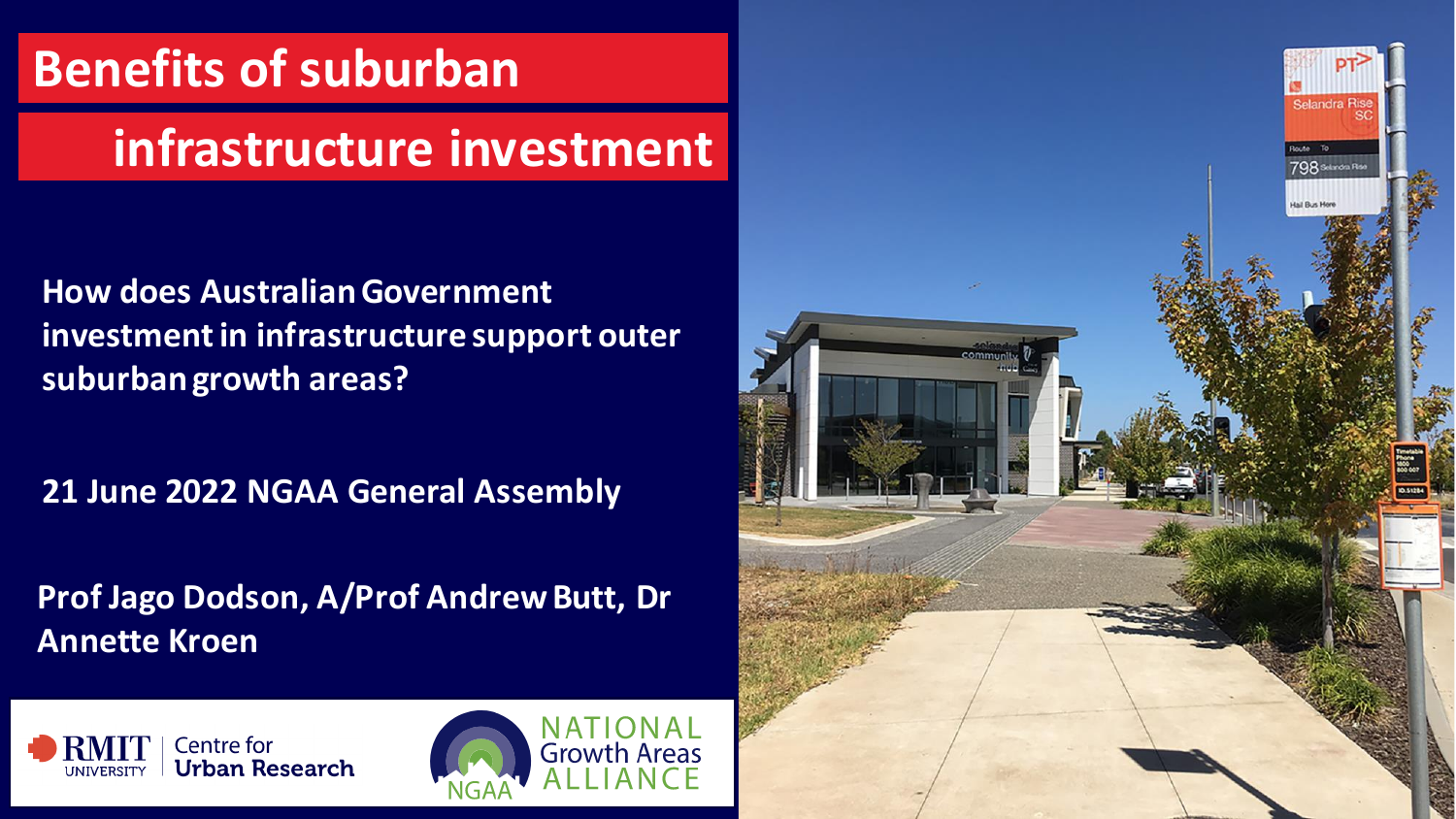#### Acknowledgement of Country

RMIT University acknowledges the people of the Woi wurrung and Boon wurrung language groups of the eastern Kulin Nation on whose unceded lands we conduct the business of the University.

RMIT University respectfully acknowledges their Ancestors and Elders, past and present.

RMIT also acknowledges the Traditional Custodians and their Ancestors of the lands and waters across Australia where we conduct our business.

Artwork 'Luwaytini' by Mark Cleaver, Palawa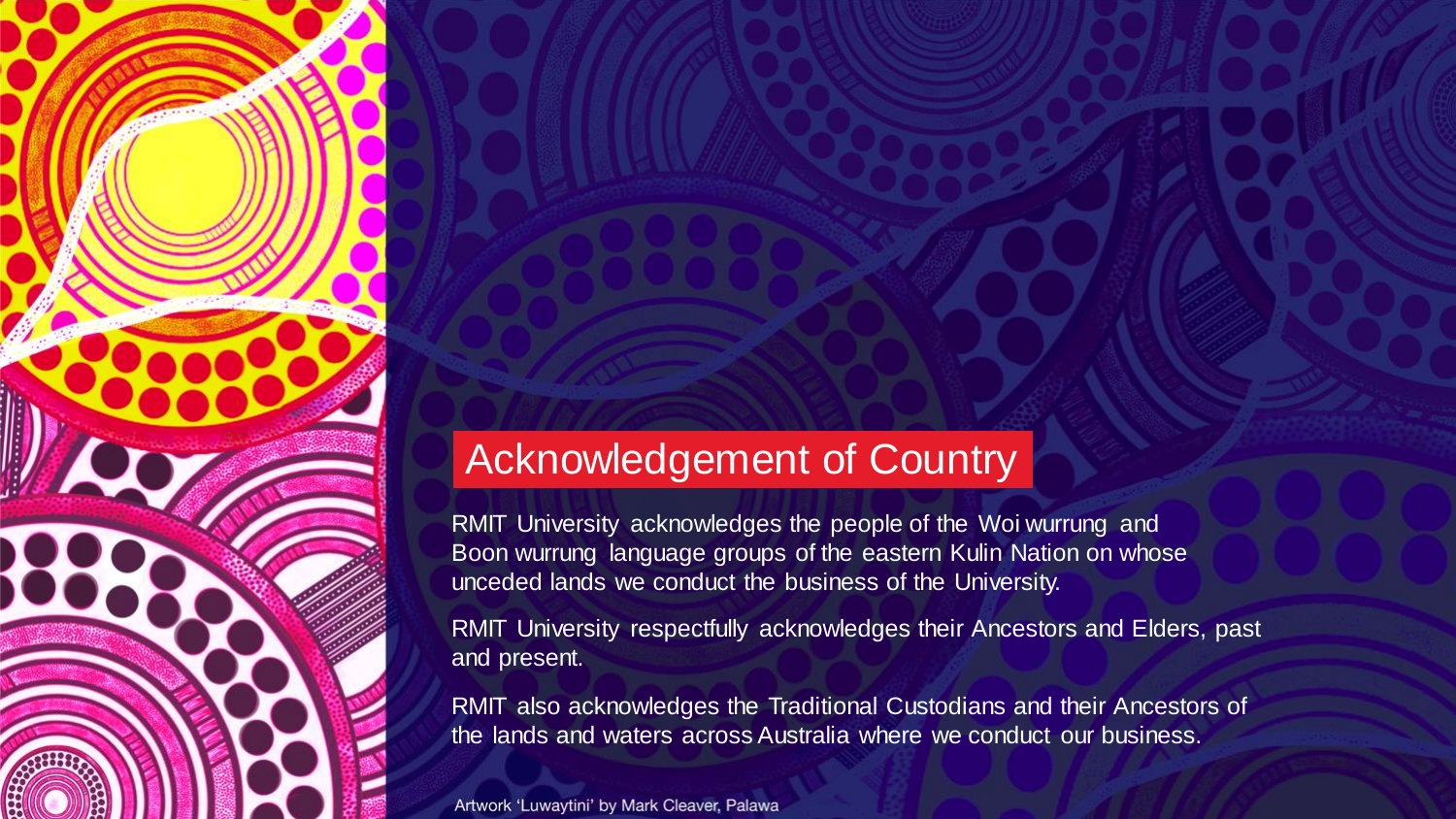

# **Research objectives**

Understand quantitative and qualitative benefits of federal (and other) investment in growth areas

Point to future opportunities for research to better quantify benefits

Identify opportunities for agreed baseline data relevant to growth areas

Assist decision-making for further investment

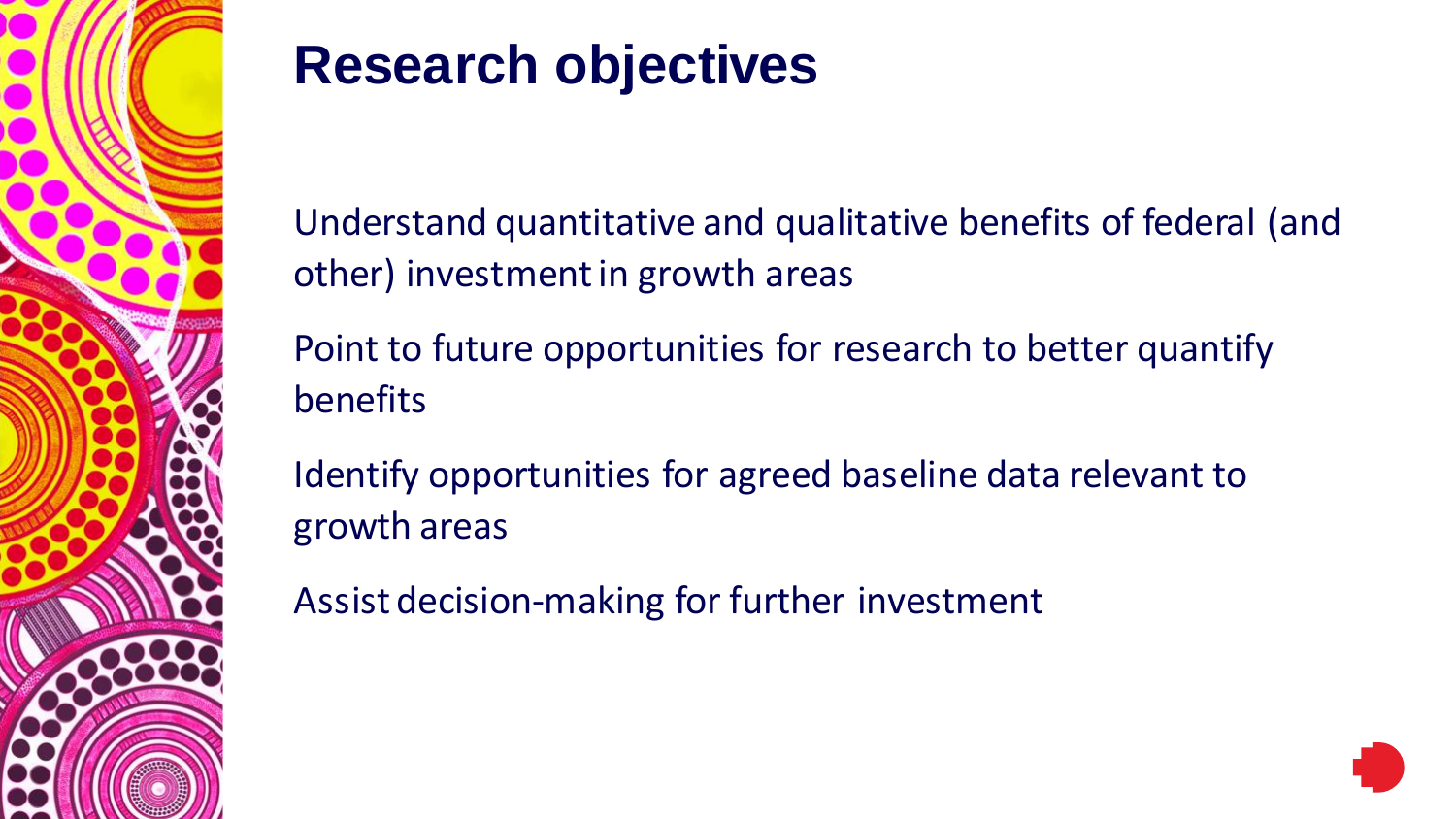

## **Research questions**

What benefits, financial and non-financial, accrue to communities due to Federal Government investment in infrastructure in growth areas?

How could federally funded projects be developed and delivered differently, from the viewpoint of councils, and why?

Is there adequate data that is distinct and relevant to outer suburban growth areas to support robust business cases that support investment?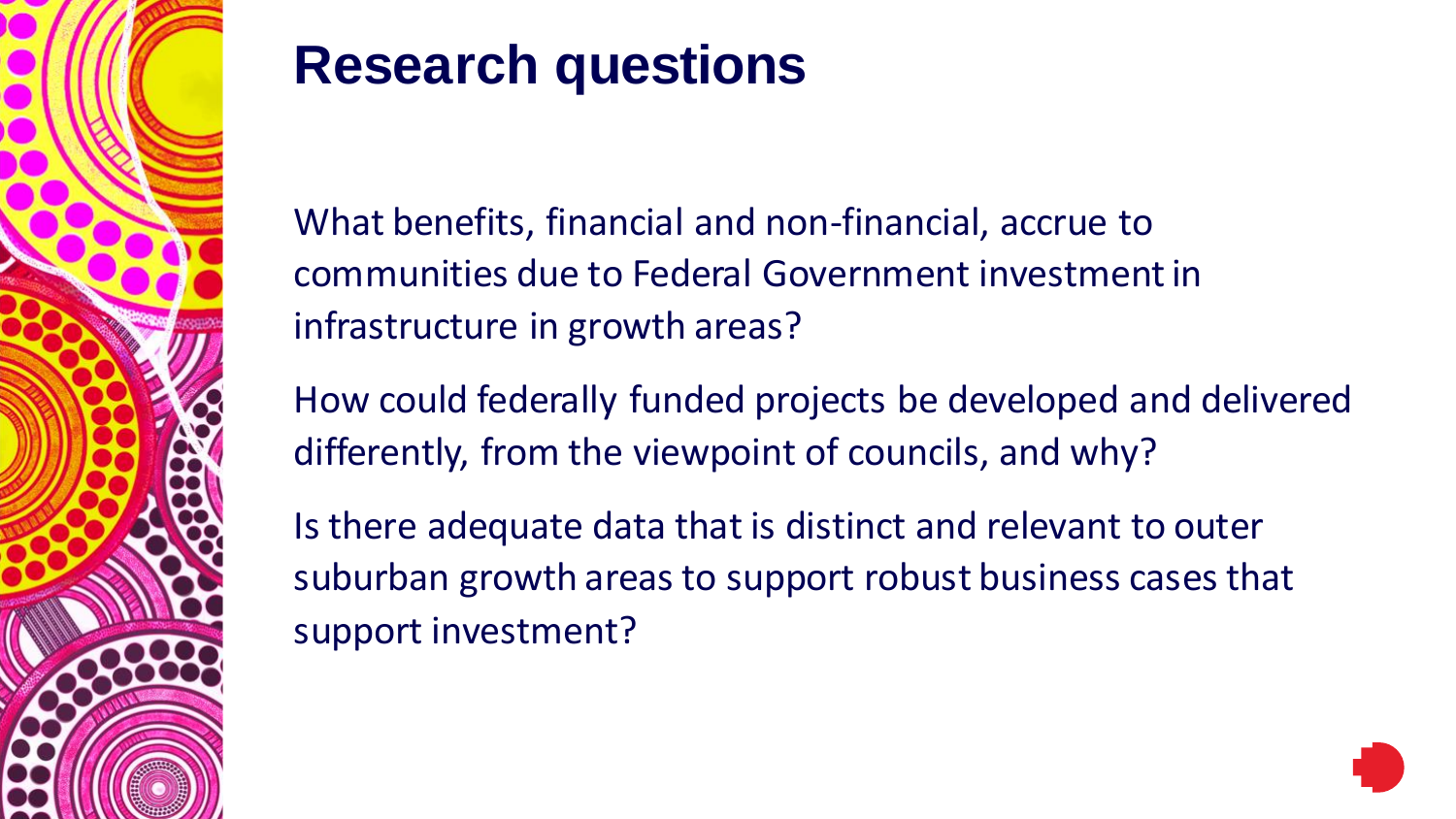

# **Research Design**

Identification of case studies in consultation with NGAA

Collation of existing information, including context, business cases, investment, implementation, timing of implementation and outcome

Identification of the indicators to assess for each project category

Workshops with case study councils to discuss benefits and recommendations from their perspective

Multi-criteria review of case studies (document, geographical and statistical analysis)

Final report and presentation at NGAA Research Symposium

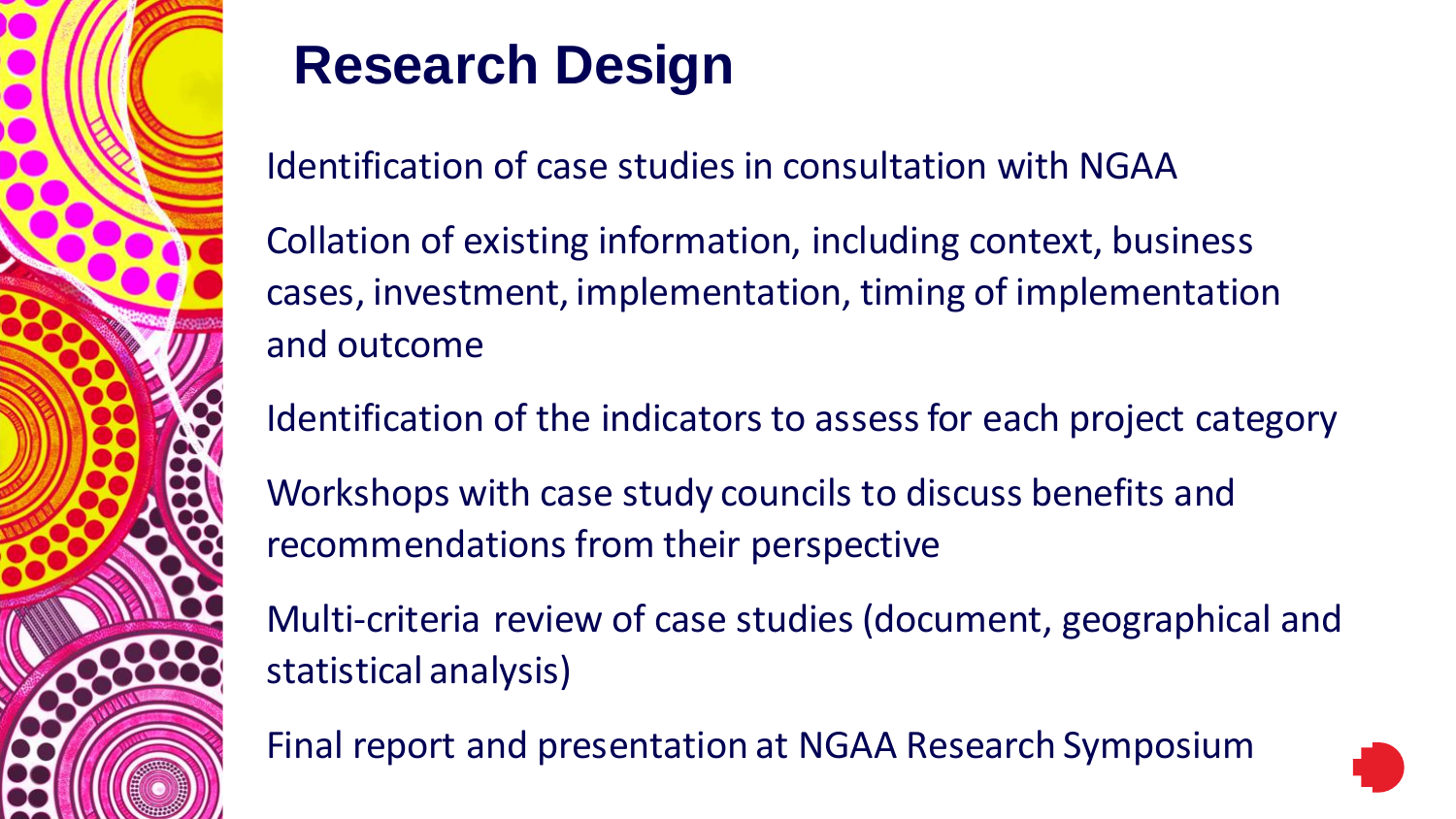

### **Case studies**

Case studies nominated by NGAA member councils Three types of investment projects

- Economic Development Infrastructure (4-5 case studies)
- Community Infrastructure (6 case studies
- Transport infrastructure (3-4 case studies)

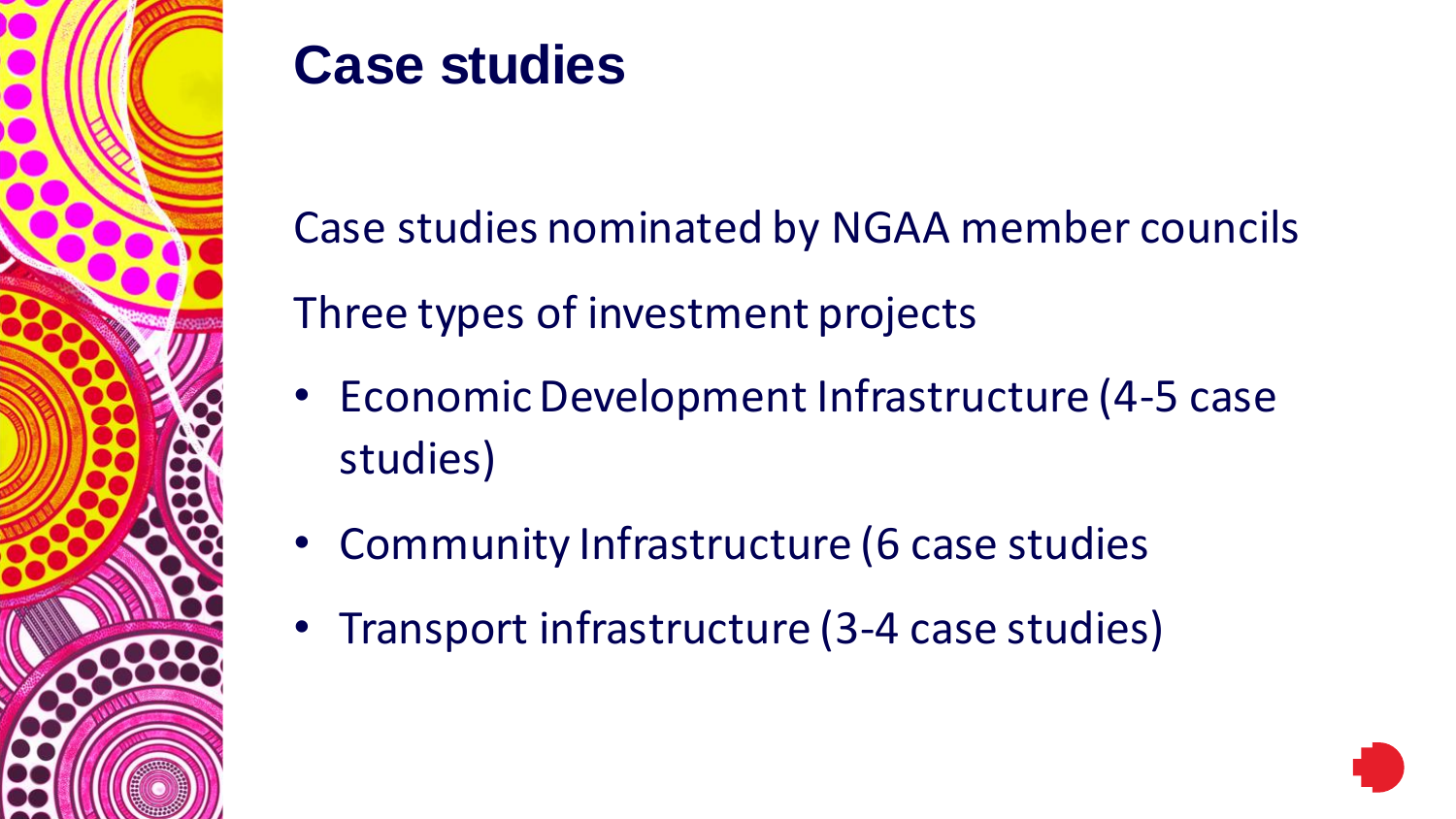

# **Selection Criteria**

- Diversity of projects
- Federal funding
- Impact/scale
- Information level
- Replicability/Comparability
- Implemented
- Partner support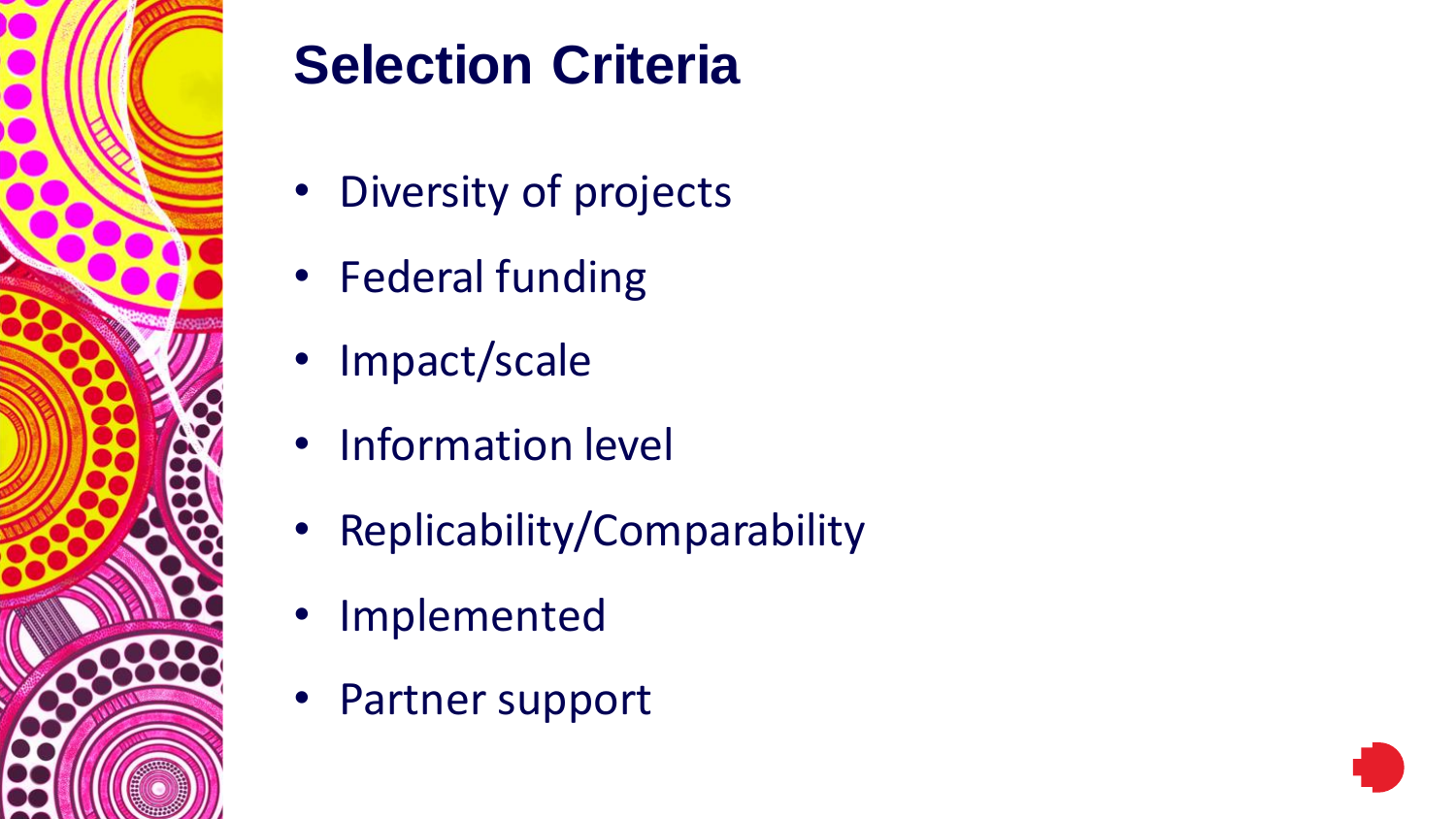

#### **Selected projects – Economic Development**

- Stretton Centre, Playford, South Australia
- Business Station, Gosnells, Western Australia
- Start North Business Hub, Hume, Victoria

#### **Selected projects – Economic and Community Development**

- Casey Fields, Casey, Victoria
- Cranbourne West Community Hub, Casey, Victoria

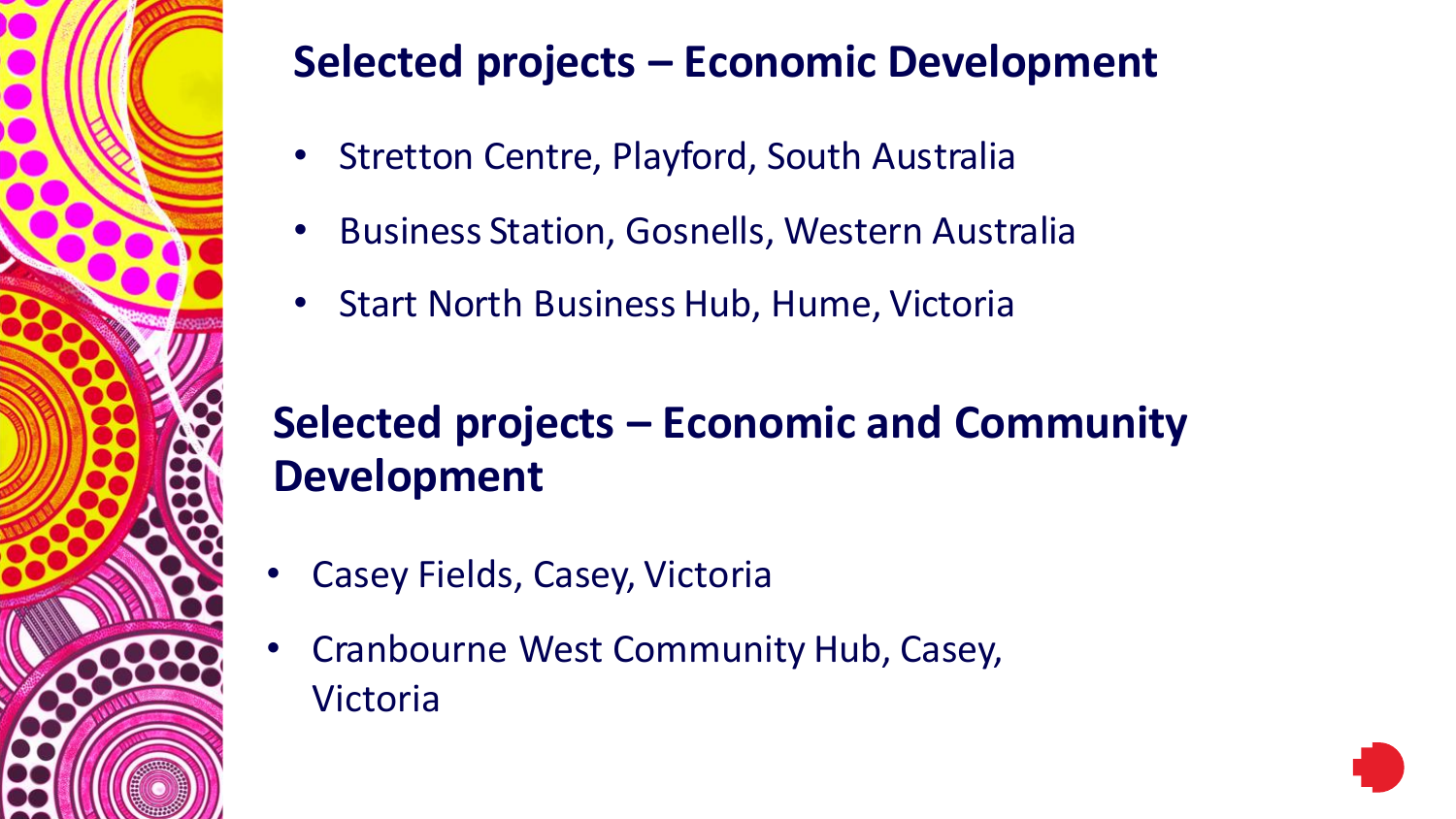

### **Selected projects – Community Development**

Wallan Youth Services Hub, Mitchell Shire, Victoria Cockburn Integrated Health Facility, Cockburn, Western Australia Regatta Park Upgrade, Penrith, New South Wales Darius Wells Library and Resource Centre, Kwinana, Western Australia □Sutherland Park Upgrade of Hockey Fields, Gosnells, Western Australia

□Angle Vale Community Sports Centre, Playford, South Australia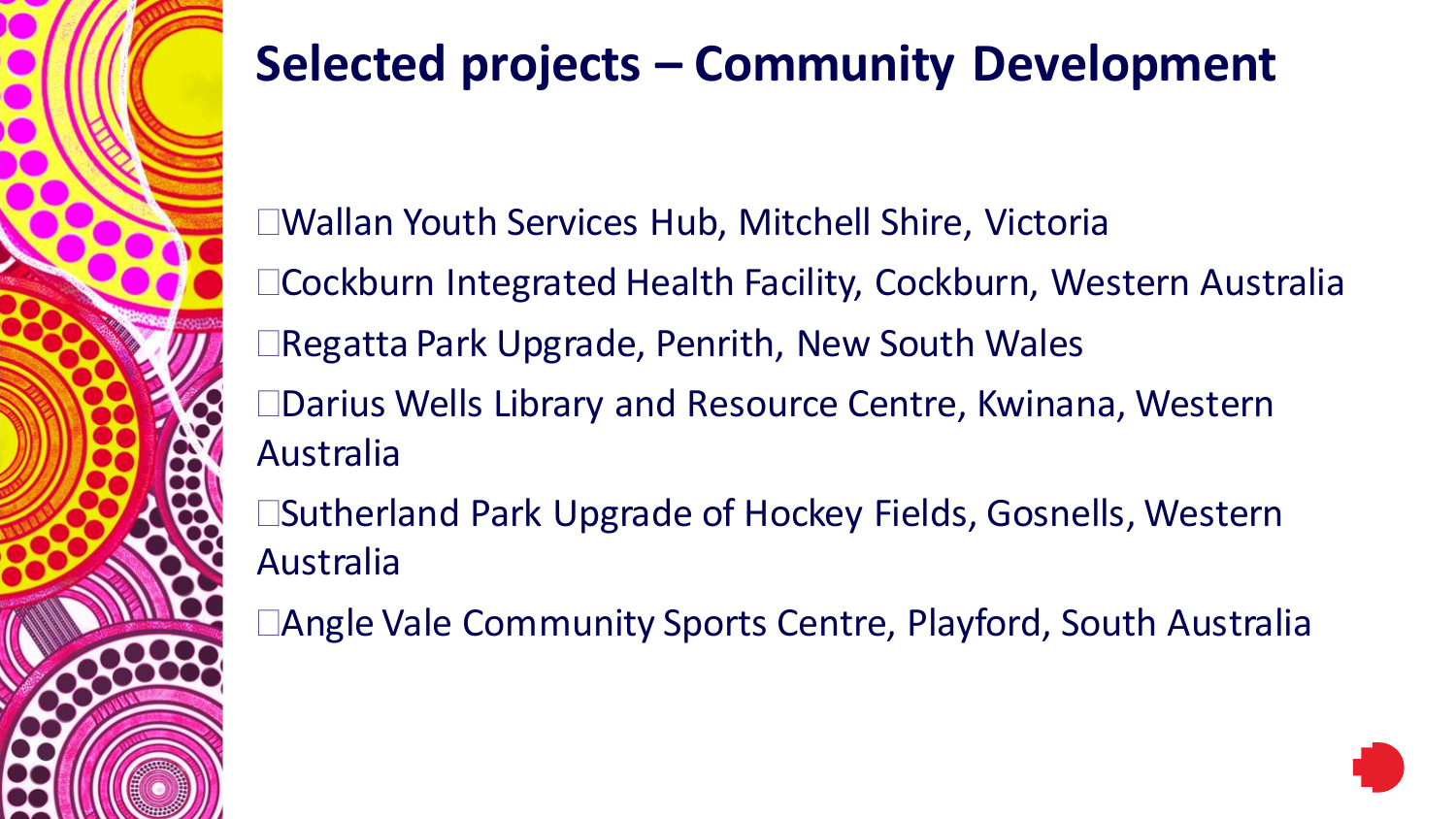

### **Selected projects – Transport infrastructure**

□Bald Hills Road Freeway Interchange, Mount Barker, South Australia – Transport Infrastructure

Evans Road Upgrade, Casey, Victoria – Transport Infrastructure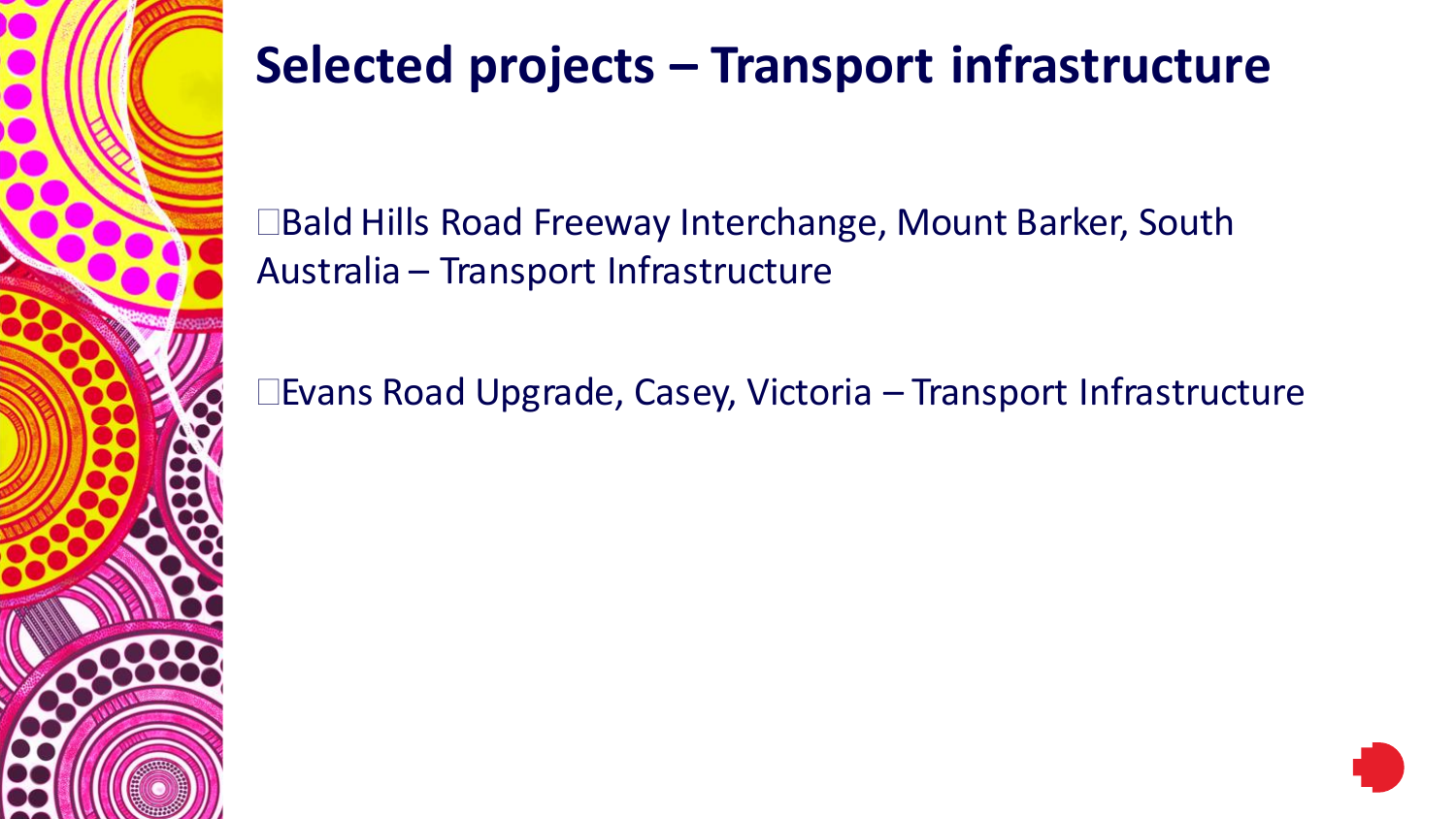

### **Project activity and timeframe**

| Collation of selected project information   | Late-June to early-July   |
|---------------------------------------------|---------------------------|
| Identification of selected project benefits | <b>Early July</b>         |
| Online workshops with NGAA councils         | Late July                 |
| Multi-criteria review of selected projects  | Late-July to early-August |
| <b>Draft Final Report</b>                   | <b>Mid August</b>         |
| Presentation to NGAA symposium              | Late August               |